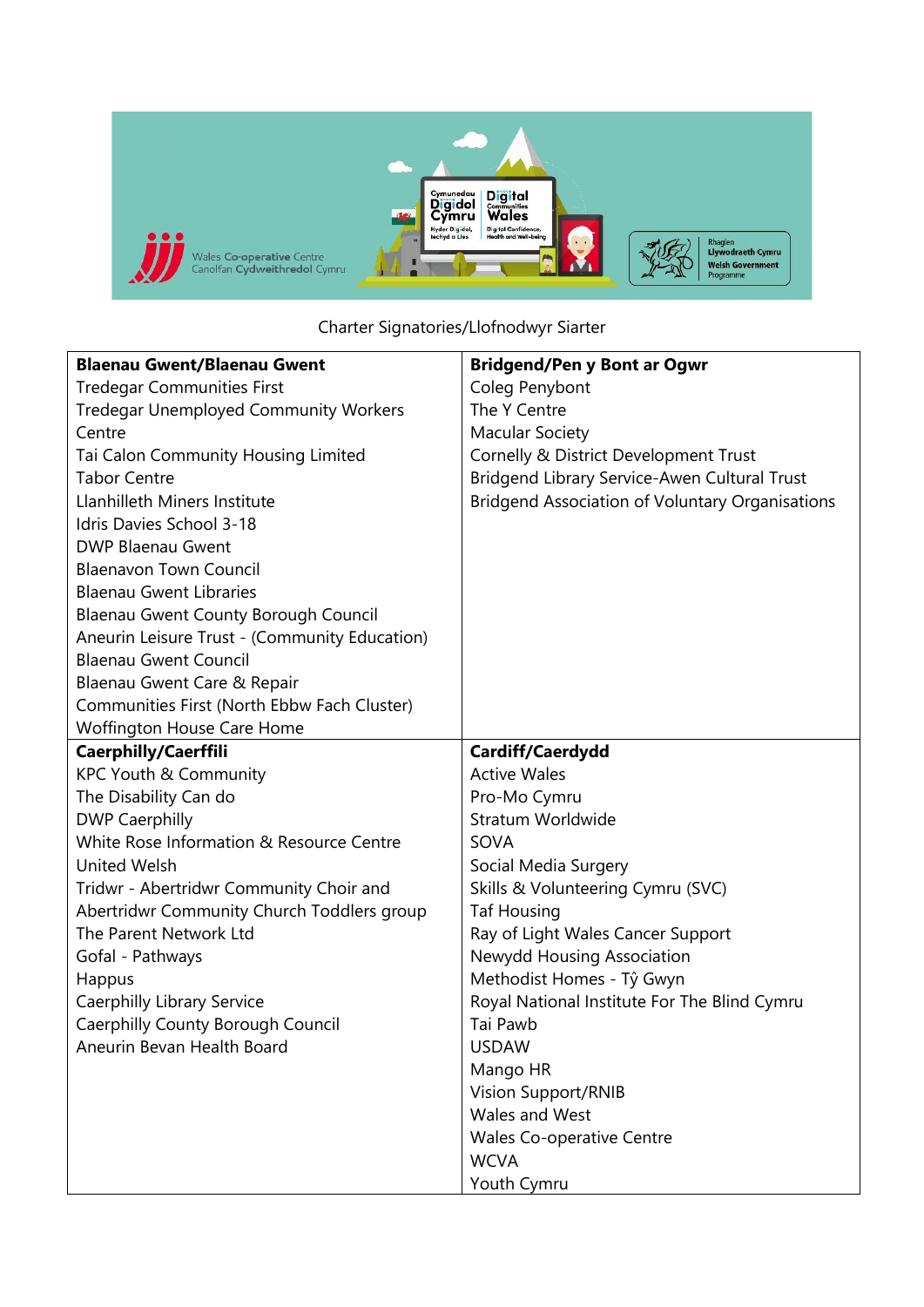|                                                 | Itec Training Solutions Limited                   |
|-------------------------------------------------|---------------------------------------------------|
|                                                 | Cardiff City Council - Digital Support            |
|                                                 | Techmums                                          |
|                                                 | Cardiff Council-Cardiff Library Service           |
|                                                 | <b>Adult Learning Wales</b>                       |
|                                                 | Age Connects Cardiff & The Vale                   |
|                                                 | <b>BT Wales</b>                                   |
|                                                 | Cadwyn Housing Association                        |
|                                                 | <b>Cardiff and Vale College</b>                   |
|                                                 | Cardiff and Vale University Health Board          |
|                                                 | <b>Cardiff Community Housing Association</b>      |
|                                                 | Cardiff City FC Foundation                        |
|                                                 | Linc-Cymru                                        |
|                                                 | Cardiff Third Sector Council                      |
|                                                 | <b>First Choice Housing Association</b>           |
|                                                 | Leonard Cheshire Cymru                            |
|                                                 | <b>Innovate Trust</b>                             |
|                                                 | <b>Careers Wales</b>                              |
|                                                 | <b>DWP Cardiff</b>                                |
|                                                 | DWP & Jobcentre South East Wales District         |
|                                                 |                                                   |
|                                                 | Cowshed                                           |
|                                                 | City of Cardiff Council - Into Work Services Team |
|                                                 | City Hospice                                      |
|                                                 | Citizens Advice Cymru                             |
| <b>Carmarthenshire/Sir Gaerfyrddin</b>          | <b>Ceredigion/Ceredigion</b>                      |
| Learning & Work Institute                       | Hywel Dda University Health Board                 |
| <b>CETMA</b>                                    | Cwlwm (Childcare Wales Learning and working       |
| Sir Gâr Carmarthenshire Federation of WI's      | mutually)                                         |
| Mudiad Meithrin                                 | Penparcau Community Forum                         |
| Mid and West Fire Service                       | Noddfa                                            |
| Macmillan Hywel Dda University Health Board     | MIND Aberystwyth                                  |
| Llanelli Railway Goods Shed Trust               | <b>Gwe Cambrian Web</b>                           |
| Age Cymru Sir Gâr                               | <b>Cymuned Pennant Community</b>                  |
| Carmarthenshire Youth and Childrens Association | Ceredigion County Council Cardigan Library        |
| Carmarthenshire Public Libraries                | <b>Ceredigion County Council</b>                  |
| Carmarthenshire Disability Coalition for Action | Ceredigion Association of Voluntary Organisations |
| <b>Carmarthenshire Communities First</b>        | Arts4wellbeing                                    |
| Canolfan Maerdy                                 | Age Cymru Ceredigion                              |
| <b>JCP Llanelli</b>                             | <b>Cyngor Sir Ceredigion</b>                      |
|                                                 | <b>Pugh Computers Ltd</b>                         |
| Conwy/Conwy                                     | Denbighshire/Sir Ddinbych                         |
| Itaca (Itaca (Abergele Community Action)Conwy   | <b>Carelink Homecare Services Ltd</b>             |
| Book of You CICConwy                            | <b>DWP Denbighshire</b>                           |
| North Wales Housing Association                 | South Denbighshire Community Partnership          |
| North Wales Deaf Association                    | (SDCP)                                            |
| Menter laith Conwy                              | North Wales Women's Centre                        |
| <b>Local Solutions</b>                          | North Wales Training Ltd                          |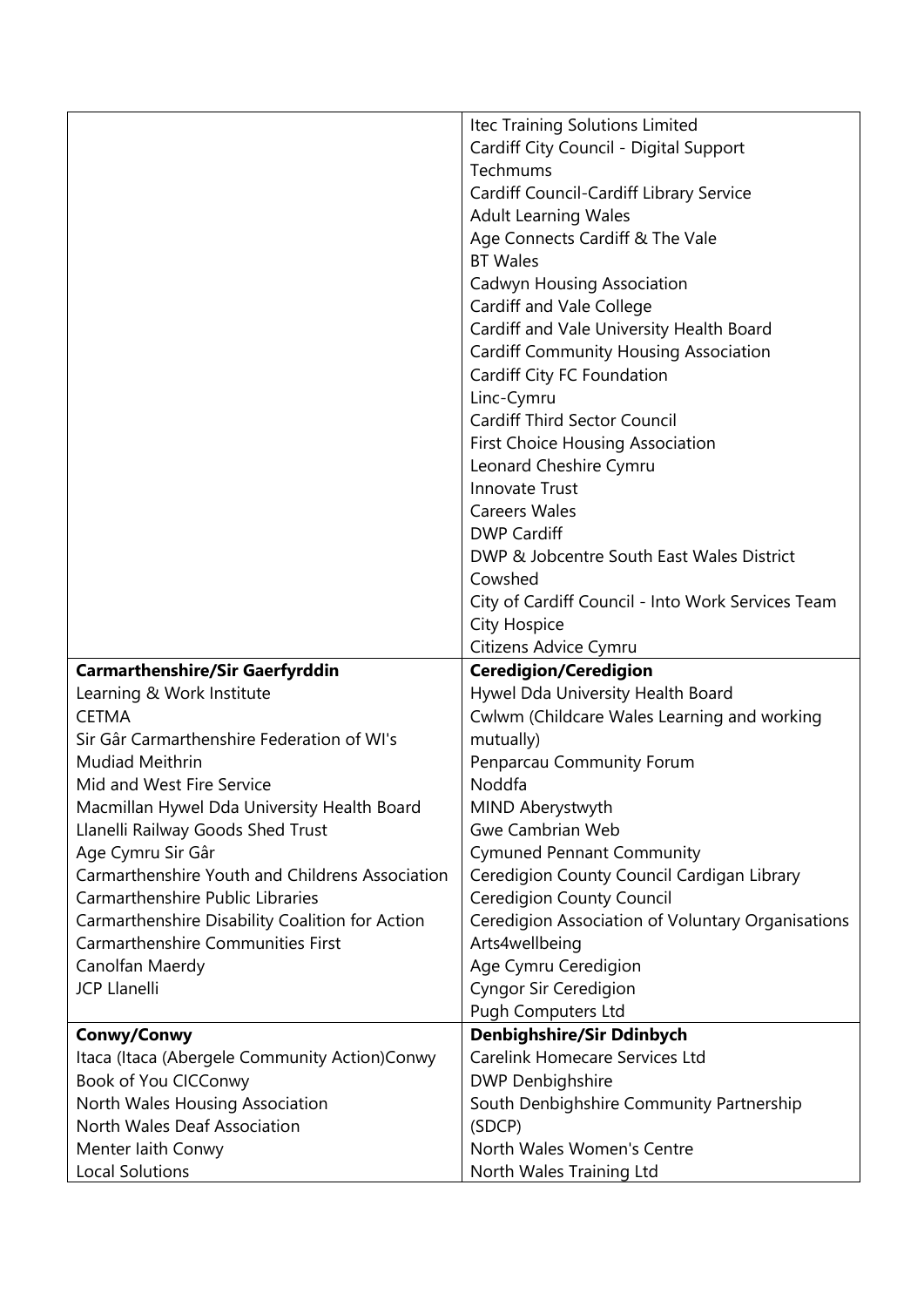| Llandudno Football in the Community      | North Denbighshire Communities First           |
|------------------------------------------|------------------------------------------------|
| Golygfa Gwydyr                           | National Day Nurseries Association(NDNA Cymru) |
| DWP (Llandudno & Colwyn Bay)             | G2G Communities CIC/LEGO Education Innovation  |
| <b>CVSC</b>                              | Studio                                         |
| Crest Co-operative                       | Digital Denbighshire Partnership               |
| Conwy County Borough Council             | Denbighshire County Council                    |
| CAIS                                     | Citizens Advice Denbighshire                   |
|                                          | <b>Brighter FuturesD</b>                       |
|                                          | Bedford Street Community Company Ltd           |
|                                          | Age Connects North Wales Central               |
|                                          | 4 The Community CIC                            |
|                                          | <b>DVSC</b>                                    |
|                                          | NEWSA (North East Wales Self Advocacy)         |
| <b>Flintshire/Sir Fflint</b>             | Gwynedd/Gwynedd                                |
| Grŵp Cynefin                             | Abermorddu Community Primary School            |
| <b>FLVC</b>                              | <b>Busnes Eryri Cyf</b>                        |
| Holywell Town FC                         | Natwest Bank                                   |
| Llys Eleanor Shotton                     | Tan Y Maen Wellbeing Centre                    |
| <b>NEWCIS</b>                            | Royal Voluntary Service (Anglesey and Gwynedd  |
| North East Wales Mind                    | Hub)                                           |
| <b>Flintshire Libraries</b>              | Perago                                         |
| The ASK Centre                           | North Wales Volunteer Police Cadets            |
| Gorwelion Newydd CYF                     | Menter Llŷn                                    |
| North Wales Together - LD Transformation | Menter Fachwen                                 |
| <b>Broadway Partners Limited</b>         | Gwasanaeth Llyfrgell a Gwyodaeth               |
| <b>KIM Inspire</b>                       | Cyngor Ar Bopeth Gwynedd & De Ynys Môn         |
| <b>Flintshire County Council</b>         | Citizens Advice                                |
| <b>BLESMA</b>                            | Cartrefi Cymunedol Gwynedd                     |
| Citizens Advice Flintshire               | Age Cymru Gwynedd & Môn                        |
| <b>Cornist Park Primary School</b>       |                                                |
| DangerPoint                              |                                                |
| <b>DASU FlintshireF</b>                  |                                                |
| Domestic Abuse Safety Unit (DASU)        |                                                |
| DWP - North and Mid Wales JCP            |                                                |
| Flint Town United FC                     |                                                |
| Isle of Anglesey/Sir Fôn                 | <b>Merthyr Tydfil/Merthyr Tudful</b>           |
| Citizens Online                          | DWP Merthyr Tydfil                             |
| Anglesey Federation of WI's              | Merthyr Tydfil Housing Association             |
| Clwyd Alyn Housing Association           | Merthyr Tydfil Public Libraries                |
| Ysgol Gatholic Santes Fair               | <b>Valley Veterans</b>                         |
| Canolfan Cynghori Ynys Môn               | Voluntary Action Merthyr Tydfil (VAMT)         |
| Annog Cyf                                |                                                |
| Ysgol Rhoscolyn                          |                                                |
| Ynys Môn Constituency Labour Party       |                                                |
| Tyddyn Môn                               |                                                |
| <b>Taran Disability Forum Ltd</b>        |                                                |
| Menter Môn                               |                                                |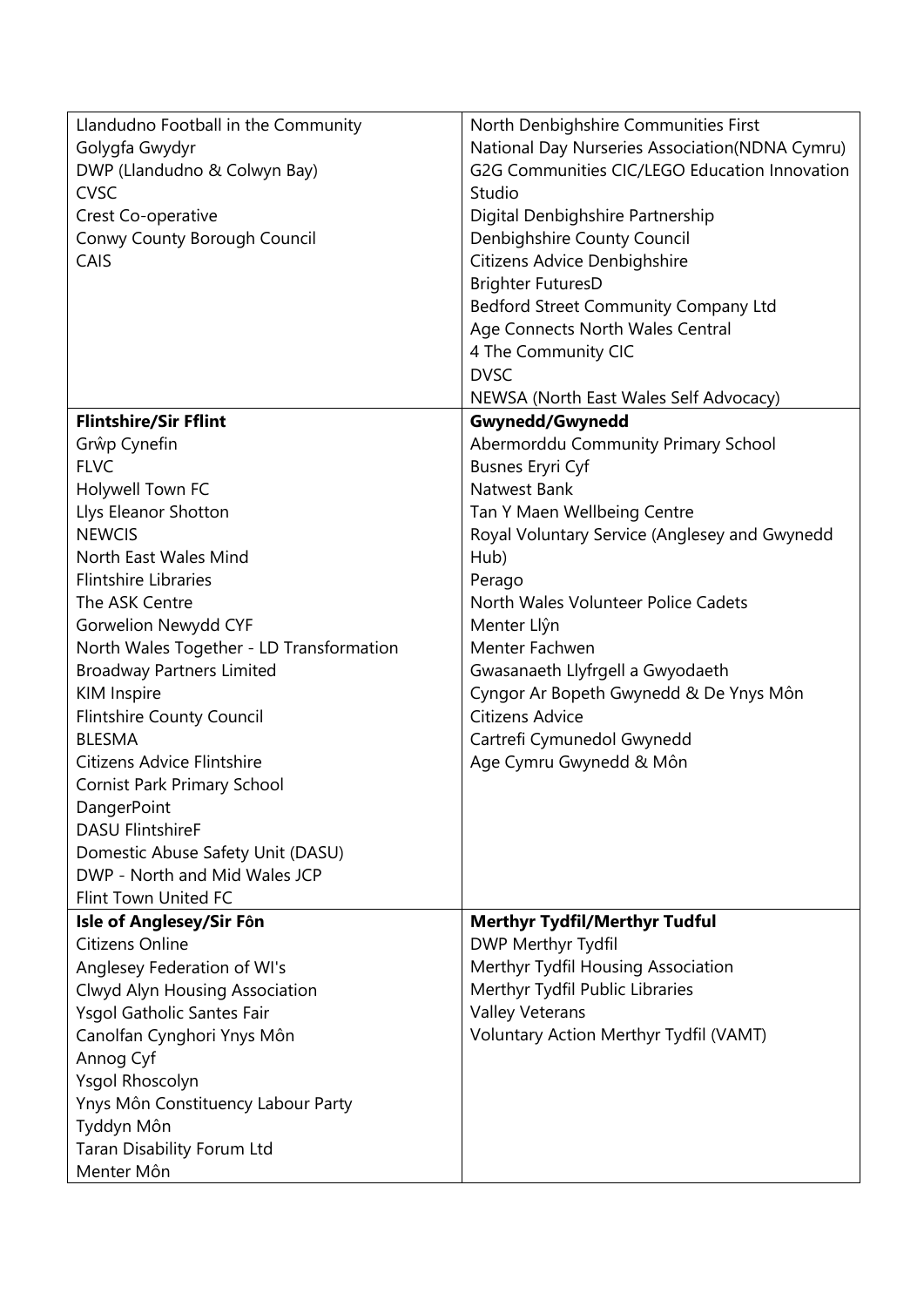| Medrwn Môn                                      |                                                   |
|-------------------------------------------------|---------------------------------------------------|
| Jobentre Plus Anglesey                          |                                                   |
| Isle of Anglesey Library Service                |                                                   |
| <b>Gwelfor Community Centre</b>                 |                                                   |
| Cyngor Sir Ynys Môn                             |                                                   |
| Llanfair Pwll Memorial Hall (Community Hub)     |                                                   |
|                                                 |                                                   |
| <b>Monmouthshire/Sir Fynwy</b>                  | <b>Neath Port Tablot/Castell Nedd Port Talbot</b> |
| <b>Bishop Henley High School</b>                | <b>NPTC Adult Community Learning</b>              |
| Monmouthshire County Council                    | Neath Port Talbot Libraries                       |
| Monmouthshire Housing Association               | Ty Tarian                                         |
| Monmouthshire Libraries and Information Service | NS Afan PC Care                                   |
|                                                 |                                                   |
| Monmouthshire County Citizens Advice            | Neath Port Talbot CVS                             |
| Monmouthshire Carers Project                    | Neath Port Talbot County Borough Council          |
| <b>Mind Monmouthshire</b>                       | Neath Port Talbot Adult Community Learning        |
| Monmouthshire Housing Association -             | Melincryddan Community Conference (MCC)           |
| Supporting People Social Inclusion Project      | <b>Glyneath Training Centre</b>                   |
|                                                 | Age Connects Neath Port Talbot                    |
|                                                 | Maindee Primary School                            |
|                                                 | <b>Bryn Residents Action Group</b>                |
| Newport/Casnewydd                               | <b>Pembrokeshire/Sir Benfro</b>                   |
| <b>St Pauls Centre</b>                          | Alabare/Wales Homes for veterans                  |
| <b>Growing Space</b>                            | Span Arts                                         |
| <b>Claremont Court</b>                          | Rural Regeneration Unit - Pembrokeshire           |
| <b>Volunteer Space</b>                          | Planed                                            |
| Sgiliau Cyf                                     | Pembrokeshire Housing                             |
| Pobl Group                                      | Pembrokeshire Libraries                           |
| <b>Newport City Homes</b>                       | Pembrokeshire Life Online CIC                     |
| Newport City Council Libraries                  | Pembrokeshire Association of Voluntary Services   |
| Energize Media                                  | (PAVS)                                            |
| Age Cymru Gwent                                 | Futureworks, Pembrokeshire County Council         |
| Charter Housing (Pobl Group)                    | Fishguard and Goodwick Young Person's Trust Ltd   |
| <b>Charter Housing</b>                          | <b>Camrose Community Centre</b>                   |
| <b>Alacrity Foundation</b>                      | Ateb Group                                        |
| Newport City Council                            | Pembrokeshire Communities First                   |
|                                                 |                                                   |
| <b>Powys/Powys</b>                              | Rhondda Cynon Taf/Rhondda Cynon Taff              |
| Ponthafren Association                          | Interlink Rhondda Cynon Taf                       |
| Powys County Council- Incomes & Awards          | <b>Trivallis</b>                                  |
| DWP Llandrindod Job Centre                      | Ton & Gelli Community Centre                      |
| Age Cymru Powys                                 | The Fern Partnership                              |
| <b>Accessibility Powys</b>                      | Telecentre & Business School Limited              |
| Powys Library Service                           | Taf Ely 50+ Forum                                 |
|                                                 |                                                   |
|                                                 | Rhondda Cynon Taf Older Persons Advisory Group    |
|                                                 | Rhondda Cynon Taf CBC Community Learning &        |
|                                                 | Libraries                                         |
|                                                 | Rhondda Cynon Taf 50 + Forum                      |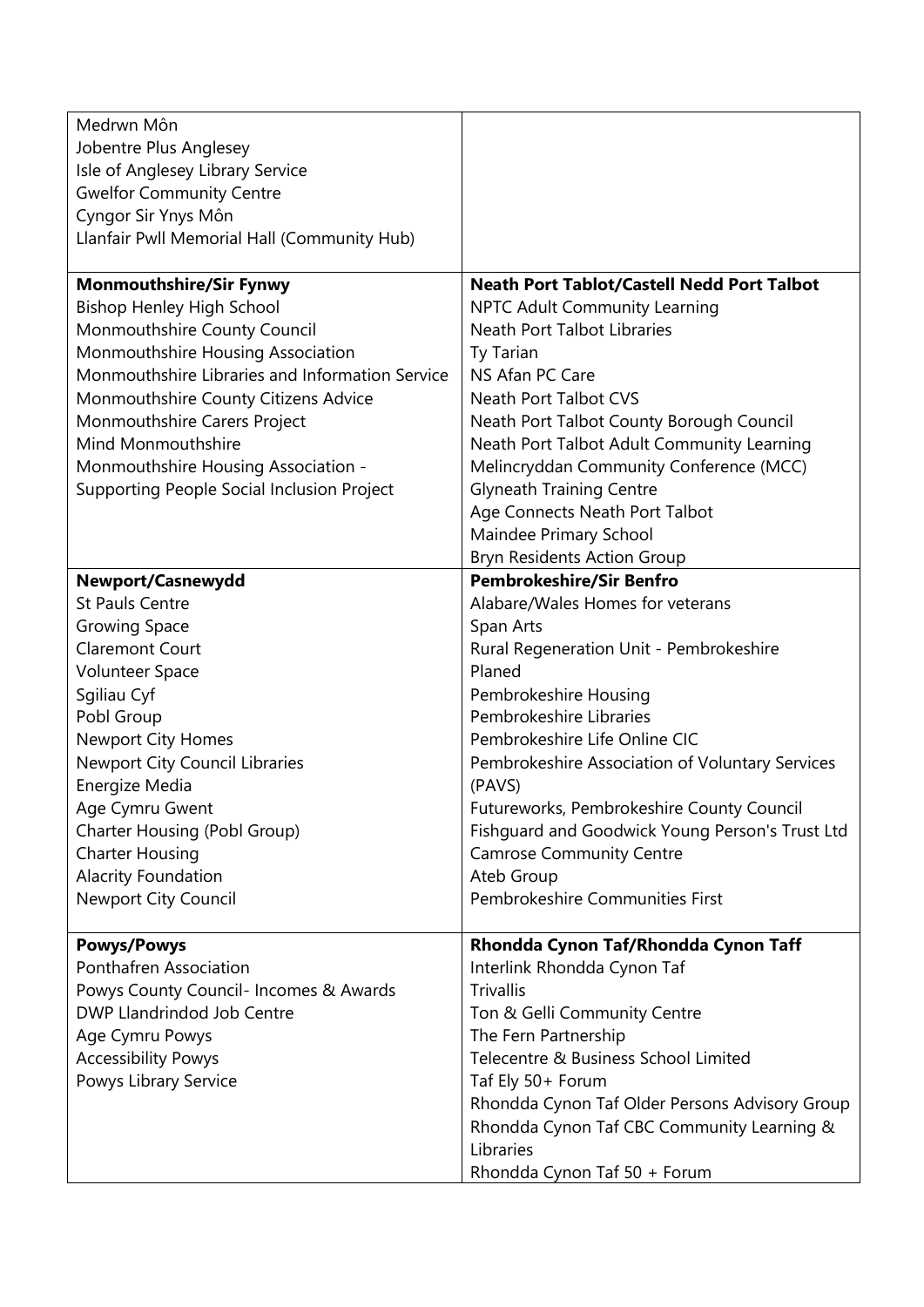|                                                 | Phoenix Training & Development Initiative          |
|-------------------------------------------------|----------------------------------------------------|
|                                                 | Citizens Advice Rhondda Cynon Taf                  |
|                                                 | Glamorgan Welsh for Adults                         |
|                                                 | Fern Partnership                                   |
|                                                 | Cynon Valley 50+                                   |
|                                                 | <b>Cynon Taf Community Housing</b>                 |
|                                                 | Computer Recyclers UK                              |
|                                                 | Clearstream Technology Group                       |
|                                                 | Llantrisant & District 50+ Forum                   |
|                                                 | Astrix Integrated Systems Ltd                      |
|                                                 | MiFuture                                           |
| Swansea/Abertawe                                | <b>Torfaen/Torfaen</b>                             |
| Leonard Cheshire Swansea                        | Age Connects Torfaen                               |
| Remploy Cymru                                   | <b>Torfaen Voluntary Alliance</b>                  |
| Swansea ITeCLtd                                 | Torfaen Library & Information Service              |
| Swansea Music Art Digital                       | Torfaen Borough Council                            |
| Swansea University                              | Torfaen Adult Community Learning                   |
| University in diversity                         | <b>Bron Afon Community Housing</b>                 |
| <b>YMCA Swansea</b>                             | <b>Melin Homes</b>                                 |
| Iberian and Latin American Association in Wales |                                                    |
| WCADA (Welsh Centre for Action on Dependency    |                                                    |
| and Addiction)                                  |                                                    |
| <b>EDHM - Littlefox Communication Ltd</b>       |                                                    |
| Computeraid                                     |                                                    |
| <b>Community Lives Consortium</b>               |                                                    |
| <b>Coastal Housing Group</b>                    |                                                    |
| City & County of Swansea                        |                                                    |
| Citizens Advice Swansea Neath Port Talbot       |                                                    |
| Care and Repair Western Bay                     |                                                    |
| Age Cymru Swansea Bay                           |                                                    |
| Abertawe Bro Morgannwg Univeristy Health        |                                                    |
| Board                                           |                                                    |
| <b>Race Council Wales</b>                       |                                                    |
| <b>Family Housing</b>                           |                                                    |
| Wrexham/Wrecsam                                 | All Wales/Cymru Gyfan                              |
| Ithens Ltd                                      | <b>Wales Pre-School Providers Association</b>      |
| Wrexham Youth & Play Partnership                | <b>Mental Health Matters Wales</b>                 |
| Wrexham Library & Information Service           | <b>Mirus</b>                                       |
| <b>Wrexham County Borough Council</b>           | National Federation of Women's Institutes (NFWI)-  |
| Third Sector Dr Project (AVOW & FLVC)           | Wales                                              |
| The Venture I.C.C                               | Professional Association for childcare and Early   |
| <b>Stepping Stones</b>                          | Years (PACEY Cymru)                                |
| St Michaels Close Residential Scheme            | Representing the Society of Chief Librarians (SCL) |
| Springfield Residential Scheme                  | Scouts Cymru                                       |
| Royal Court Residential Scheme                  | <b>LED Media</b>                                   |
| Llys Y Graig                                    | WEA YMCA CC Cymru                                  |
| <b>ERW Gerrig</b>                               | <b>Welsh Gymnastics</b>                            |